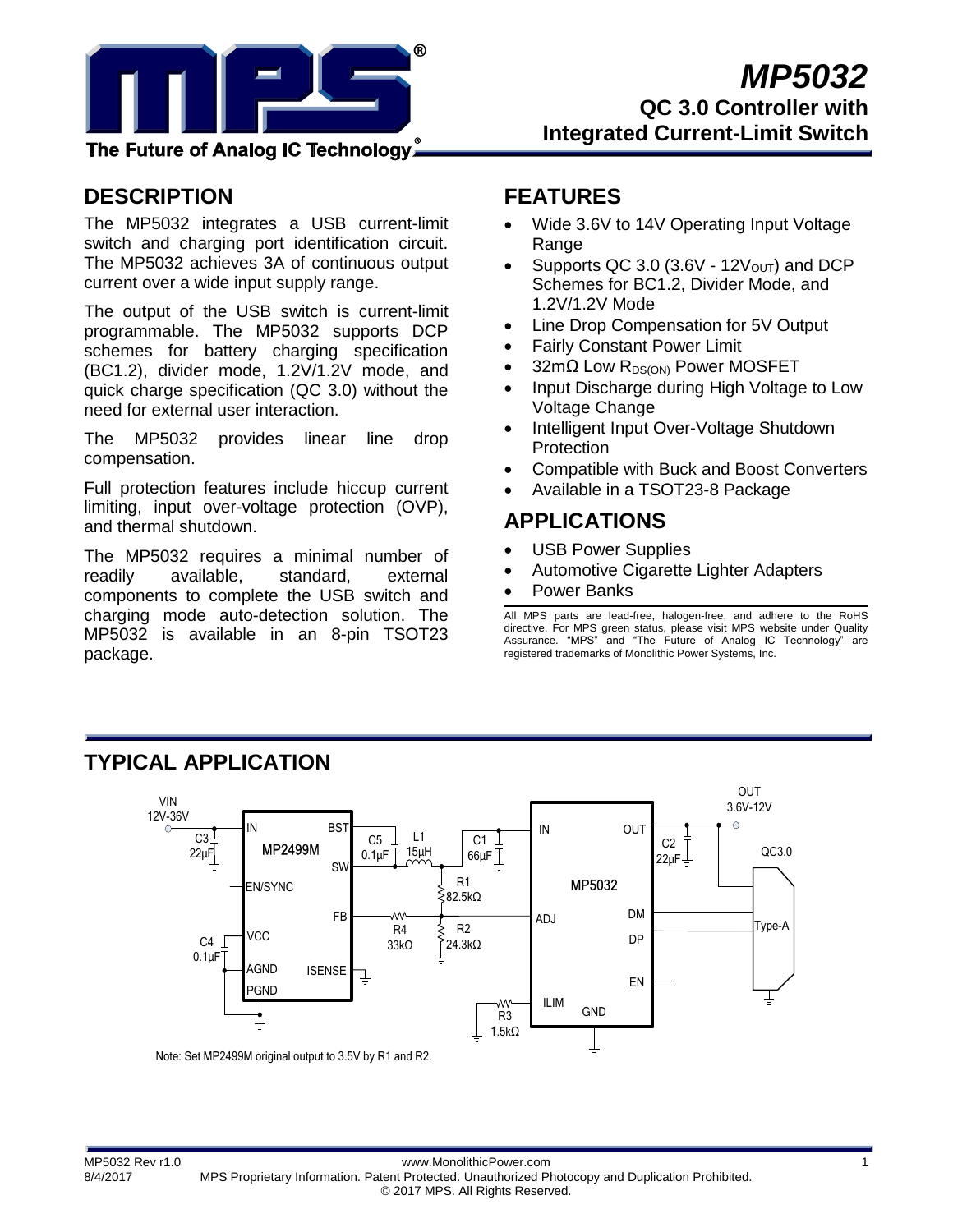

### **ORDERING INFORMATION**

| Part Number* | Package | <b>Top Marking</b> |  |
|--------------|---------|--------------------|--|
| MP5032GJ     | 7-A     | See Below          |  |

\* For Tape & Reel, add suffix –Z (e.g.MP5032GJ-Z)

## **TOP MARKING**

### **AYBY**

AYB: Product code of MP5032GJ Y: Year code



### **PACKAGE REFERENCE**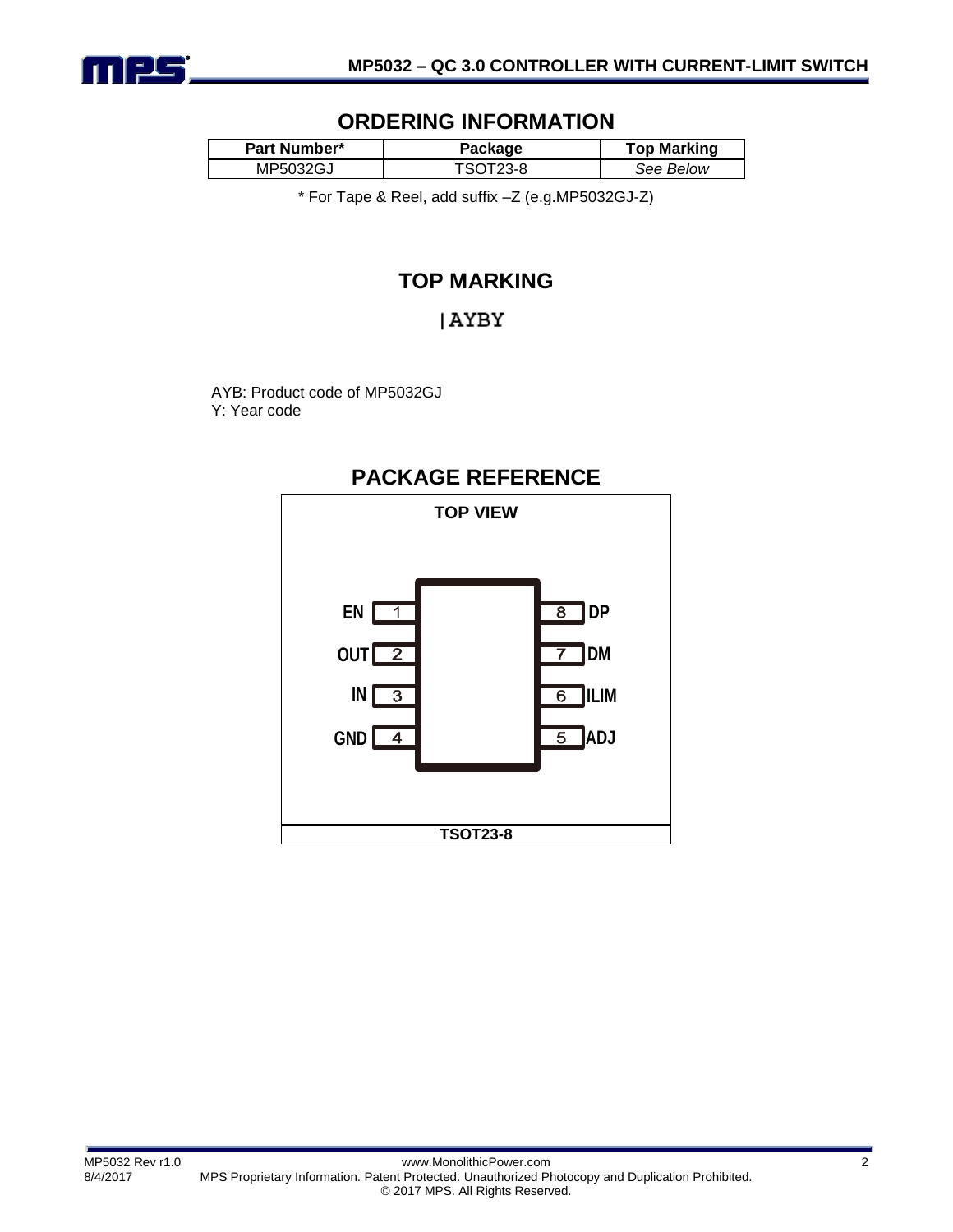

## **ABSOLUTE MAXIMUM RATINGS (1)**

| Continuous power dissipation $(T_A = +25^{\circ}C)^{(2)}$ (5) |  |
|---------------------------------------------------------------|--|
|                                                               |  |
|                                                               |  |

#### *Recommended Operating Conditions* **(3)**

| Supply voltage (V <sub>IN</sub> ) 3.6V to 14V <sup>(4)</sup>  |  |
|---------------------------------------------------------------|--|
| Output voltage $(V_{\text{OUT}})$ Follow with $V_{\text{IN}}$ |  |
|                                                               |  |
| Operating junction temp. $(T_J)$ -40°C to +125°C              |  |

| <b>Thermal Resistance</b> $\theta_{JA}$ $\theta_{JC}$ |  |  |
|-------------------------------------------------------|--|--|
| TSOT23-8                                              |  |  |
|                                                       |  |  |
| JESD51-7 <sup>(6)</sup> 10055  °C/W                   |  |  |

#### **NOTES:**

- 1) Exceeding these ratings may damage the device.
- 2) The maximum allowable power dissipation is a function of the maximum junction temperature  $T_J$  (MAX), the junction-toambient thermal resistance  $\theta_{JA}$ , and the ambient temperature  $T_A$ . The maximum allowable continuous power dissipation at any ambient temperature is calculated by  $P_D$  (MAX) = (T<sub>J</sub>  $(MAX)-T_A)/\theta_{JA}$ . Exceeding the maximum allowable power dissipation produces an excessive die temperature, causing the regulator to go into thermal shutdown. Internal thermal shutdown circuitry protects the device from permanent damage.
- 3) The device is not guaranteed to function outside of its operating conditions.
- 4) For lower  $V_{IN}$  applications, refer to the Operation section on page 12.
- 5) Measured on EV5032-J-00A, 2-layer PCB, 58mmx32mm, 2oz copper
- 6) Measured on JESD51-7, 4-layer PCB.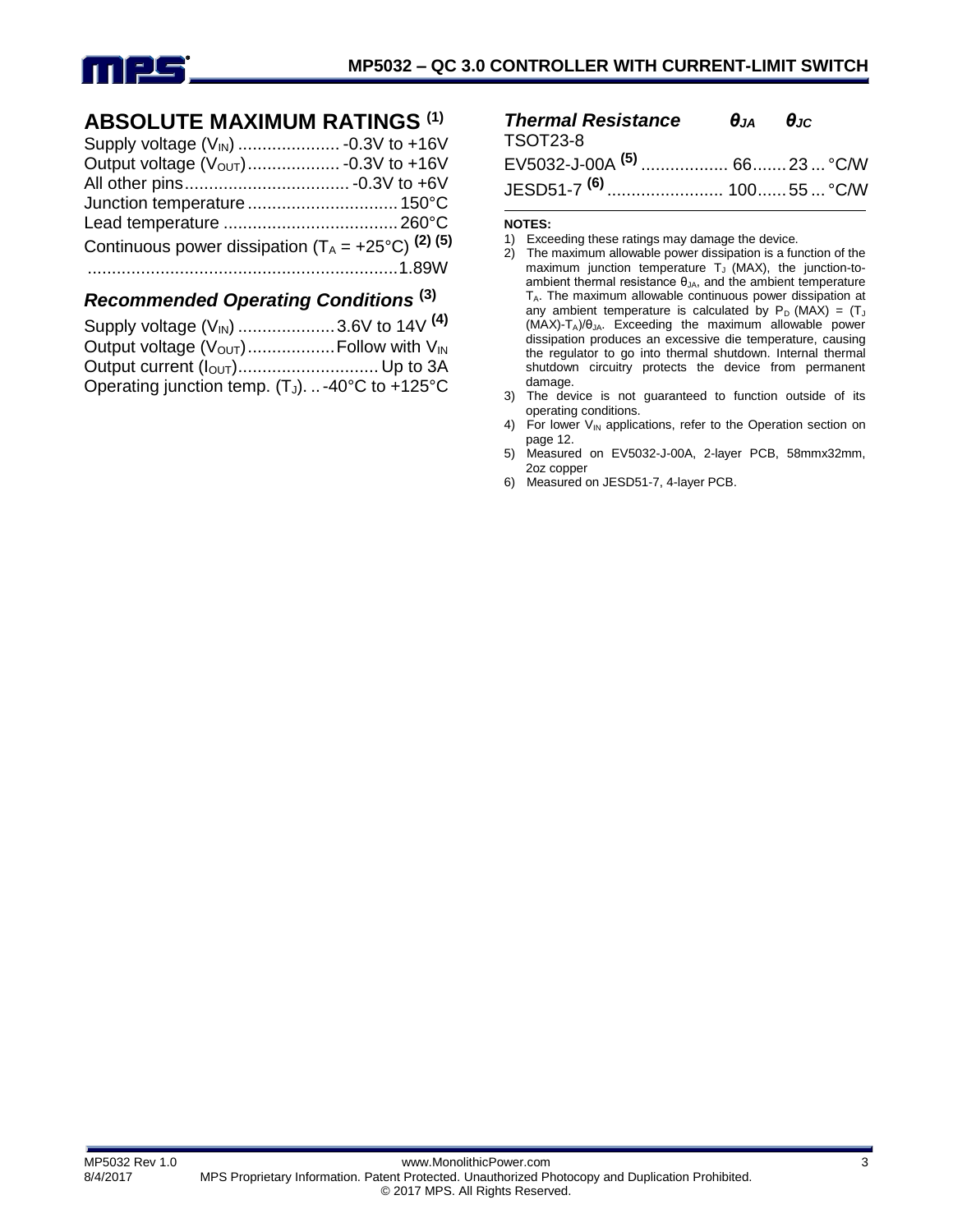

## **ELECTRICAL CHARACTERISTICS**

**VIN = 5V, RILIM = 1.5kΩ, T<sup>J</sup> = -40°C to 125°C (7) , typical value is tested at T<sup>J</sup> = +25°C, unless otherwise noted.**

| Parameter                                                        | <b>Symbol</b>      | <b>Condition</b>                                                                                              | Min            | <b>Typ</b> | <b>Max</b> | <b>Units</b> |
|------------------------------------------------------------------|--------------------|---------------------------------------------------------------------------------------------------------------|----------------|------------|------------|--------------|
| V <sub>IN</sub> under-voltage lockout<br>rising threshold        | VIN UVLO1          | ADJ starts to work                                                                                            | 2.7            | 3.0        | 3.3        | V            |
| <b>UVLO</b> hysteresis                                           | VUVLOHYS1          |                                                                                                               |                | 880        |            | mV           |
| Second V <sub>IN</sub> under-voltage<br>lockout rising threshold | VIN_UVLO2          | Power MOSFET turn-on                                                                                          | 3.7            | 3.9        | 4.1        | $\vee$       |
| Second UVLO hysteresis                                           | VUVLOHYS2          |                                                                                                               |                | 500        |            | mV           |
| EN rising threshold                                              | $V_{EN_R}$         |                                                                                                               | 1.17           | 1.21       | 1.25       | V            |
| <b>EN hysteresis</b>                                             | VEN_HYS            |                                                                                                               |                | 200        |            | mV           |
| EN auto pull-up current                                          | <b>IEN_UP</b>      |                                                                                                               | $\overline{7}$ | 11.5       | 16         | μA           |
| Shutdown current                                                 | $I_{Q\_STD}$       | $EN = 0$ , $V_{IN} = 5V$                                                                                      |                | 280        |            | μA           |
| Supply current                                                   | lQ                 | $V_{IN} = 5V$ , no load                                                                                       |                | 250        | 320        | μA           |
| <b>USB Power MOSFET</b>                                          |                    |                                                                                                               |                |            |            |              |
|                                                                  |                    | $V_{IN} = 5V$ , $I_{OUT} = 0.5A$ , $T_J = 25^{\circ}C$                                                        |                | 32         | 40         |              |
| On resistance                                                    | R <sub>DSON</sub>  | $V_{IN} = 5V$ , $I_{OUT} = 0.5A$ , $T_J = -40^{\circ}C$<br>to 125°C                                           |                | 32         | 55         | $m\Omega$    |
| Input discharge resistance                                       | R <sub>DIS</sub>   | $V_{IN~OVP} = 6V$                                                                                             |                | 72         | 105        | Ω            |
| Soft-start time                                                  | $T_{SS}$           | $V_{IN} = 5V$ , no load, $V_{OUT}$ from 10%<br>to 90%                                                         |                | 330        |            | μs           |
| <b>Current Limit Set</b>                                         |                    |                                                                                                               |                |            |            |              |
|                                                                  |                    | $V_{IN} = 5V$ , $V_{OUT}$ starts to drop                                                                      | 3.05           | 3.2        | 3.4        |              |
| <b>USB current limit</b>                                         | <b>ILIMIT</b>      | $V_{IN}$ = 9V (QC 2.0, 9V mode or QC<br>3.0, $3.6V \leq V_{OUT} < 6.6V$ ),<br>V <sub>OUT</sub> starts to drop | 2.51           | 2.70       | 2.89       | A            |
|                                                                  |                    | $V_{IN}$ = 12V (QC 2.0, 12V mode or<br>QC 3.0, 6.6V $\leq$ Vout $<$ 9.8V),<br>Vout starts to drop             | 1.87           | 2.08       | 2.29       |              |
| <b>Output Voltage Control</b>                                    |                    |                                                                                                               |                |            |            |              |
| Default V <sub>IN</sub>                                          | VIN_Def1           | $I_{\text{OUT}} = 0A$ , $T_J = 25^{\circ}C$                                                                   | 5.05           | 5.10       | 5.15       | V            |
|                                                                  | VIN_Def2           | $I_{\text{OUT}} = 0A$ , T <sub>J</sub> = -40°C to 125°C                                                       | 5              | 5.10       | 5.2        | V            |
| 9V <sub>IN</sub> voltage                                         | $V_{IN\_9}$        |                                                                                                               | 8.82           | 9          | 9.18       | V            |
| 12V <sub>IN</sub> voltage                                        | $V_{IN_12}$        |                                                                                                               | 11.76          | 12         | 12.24      | V            |
| VADJ sink current capability                                     |                    | $V_{ADJ} = 0.8V$                                                                                              | 500            |            |            | μA           |
| Line drop compensation                                           | $V_{IN_5_C}$       | $I_{\text{OUT}} = 2.4A$ , only 5 $V_{\text{IN}}$ active                                                       |                | 330        | 440        | mV           |
| <b>Protection</b>                                                |                    |                                                                                                               |                |            |            |              |
|                                                                  | V <sub>ov_TH</sub> | $V_{IN}$ rising edge, $V_{IN} = 5V$                                                                           | 110            | 115        | 120        | $\%$         |
| VIN OVP threshold                                                |                    | $V_{IN}$ rising edge, $V_{IN} = 9V$                                                                           | 110            | 115        | 120        |              |
|                                                                  |                    | $V_{IN}$ rising edge, $V_{IN} = 12V$                                                                          | 110            | 115        | 120        |              |
| <b>VIN OVP Recovery</b><br>Threshold                             | VOV_Recovery       | Reset mode to 5V default                                                                                      | 5.35           | 5.5        | 5.65       | $\vee$       |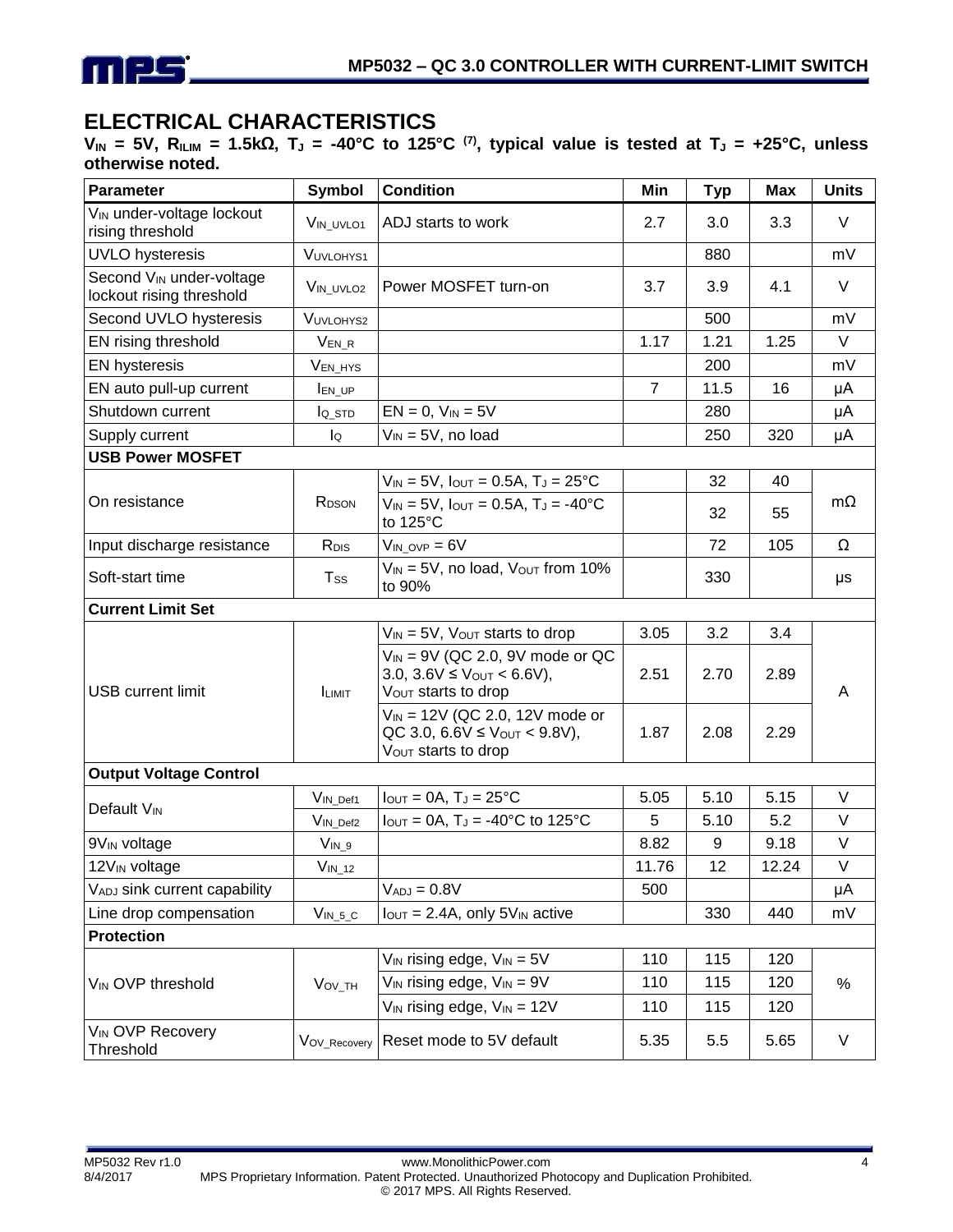

# **ELECTRICAL CHARACTERISTICS** *(continued)*

**VIN = 5V, RILIM = 1.5kΩ, T<sup>J</sup> = -40°C to 125°C (7) , typical value is tested at T<sup>J</sup> = +25°C, unless otherwise noted.**

| <b>Parameter</b>                                                     | <b>Symbol</b>                      | <b>Condition</b>                 | Min  | <b>Typ</b>     | <b>Max</b> | <b>Units</b> |
|----------------------------------------------------------------------|------------------------------------|----------------------------------|------|----------------|------------|--------------|
| OCP on time of hiccup                                                | T <sub>HIC_ON</sub>                | V <sub>OUT</sub> <3.5V           |      | $\overline{2}$ |            | ms           |
| OCP off time of hiccup                                               | THIC_OFF                           |                                  |      | $\overline{2}$ |            | s            |
| Shutdown Temperature <sup>(8)</sup>                                  | <b>T</b> <sub>STD</sub>            |                                  |      | 160            |            | $^{\circ}C$  |
| Hysteresis <sup>(8)</sup>                                            | <b>T</b> <sub>HYS</sub>            |                                  |      | 35             |            | $^{\circ}C$  |
| <b>BC1.2 DCP Mode</b>                                                |                                    |                                  |      |                |            |              |
| DP/DM short resistance                                               | RDP/DM_Short                       | $V_{DP} = 0.8V$ , $I_{DM} = 1mA$ |      |                | 50         | Ω            |
| 1.2V/1.2V Mode                                                       |                                    |                                  |      |                |            |              |
| DP/DM output voltage                                                 | $V_{DP/DM_1.2V}$                   |                                  | 1.1  | 1.2            | 1.3        | $\vee$       |
| DP/DM output impedance                                               | RDP/DM_1.2V                        |                                  | 200  | 300            | 400        | $k\Omega$    |
| <b>Divider Mode</b>                                                  |                                    |                                  |      |                |            |              |
| DP/DM output voltage                                                 | V <sub>DP/DM</sub>                 | $V_{IN} = V_{OUT} = 5V$          | 2.5  | 2.7            | 2.85       | $\vee$       |
| DP/DM output impedance                                               | R <sub>DP/DM</sub>                 |                                  | 18   | 22             | 28         | $k\Omega$    |
| Quick Charge 3.0 Mode                                                |                                    |                                  |      |                |            |              |
| DP/DM low voltage                                                    | Voc_Low                            |                                  | 0.25 | 0.3            | 0.4        | V            |
| DP/DM high voltage                                                   | V <sub>QC_High</sub>               |                                  | 1.8  | $\overline{2}$ | 2.2        | $\vee$       |
| DP output impedance                                                  | $R_{DP\_QC}$                       |                                  | 250  | 350            | 450        | $k\Omega$    |
| DM output impedance                                                  | R <sub>DM_QC</sub>                 |                                  | 15   | 20             | 25         | $k\Omega$    |
| DM low glitch time (8)                                               | TGlitch_DM                         |                                  |      | 10             |            | ms           |
| DP high glitch time                                                  | T <sub>Glitch_DP</sub>             |                                  | 1000 |                | 1500       | ms           |
| Output voltage change glitch<br>time                                 | $T_{\text{Glitch\_V}_-}$<br>Change |                                  | 20   | 40             | 60         | ms           |
| Bus voltage step                                                     | VBUS_CONT_<br><b>STEP</b>          |                                  | 150  | 200            | 250        | mV           |
| Time for V <sub>BUS</sub> to discharge to<br>5V when DP < $0.6V$ (8) | T <sub>V</sub> UNPLUG              |                                  |      |                | 500        | ms           |

**NOTES:**

7) Guaranteed by over-temperature correlation, not tested in production.

8) Guaranteed by engineering sample characterization.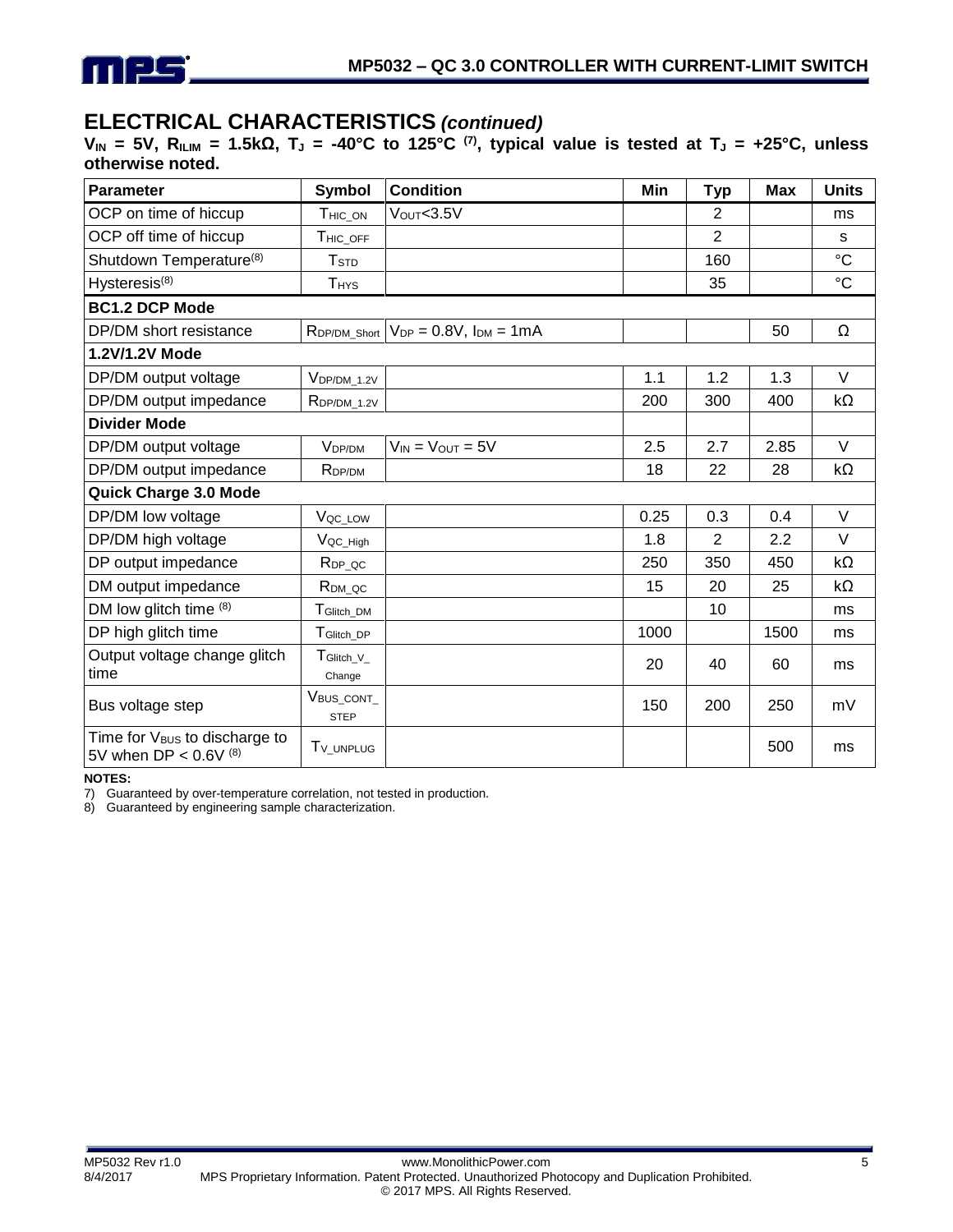

## **TYPICAL CHARACTERISTICS**

 $V_{IN}$  = 5V,  $V_{OUT}$  = 5V,  $R_{ILIM}$  = 1.5k $\Omega$ ,  $T_A$  = 25°C, unless otherwise noted.

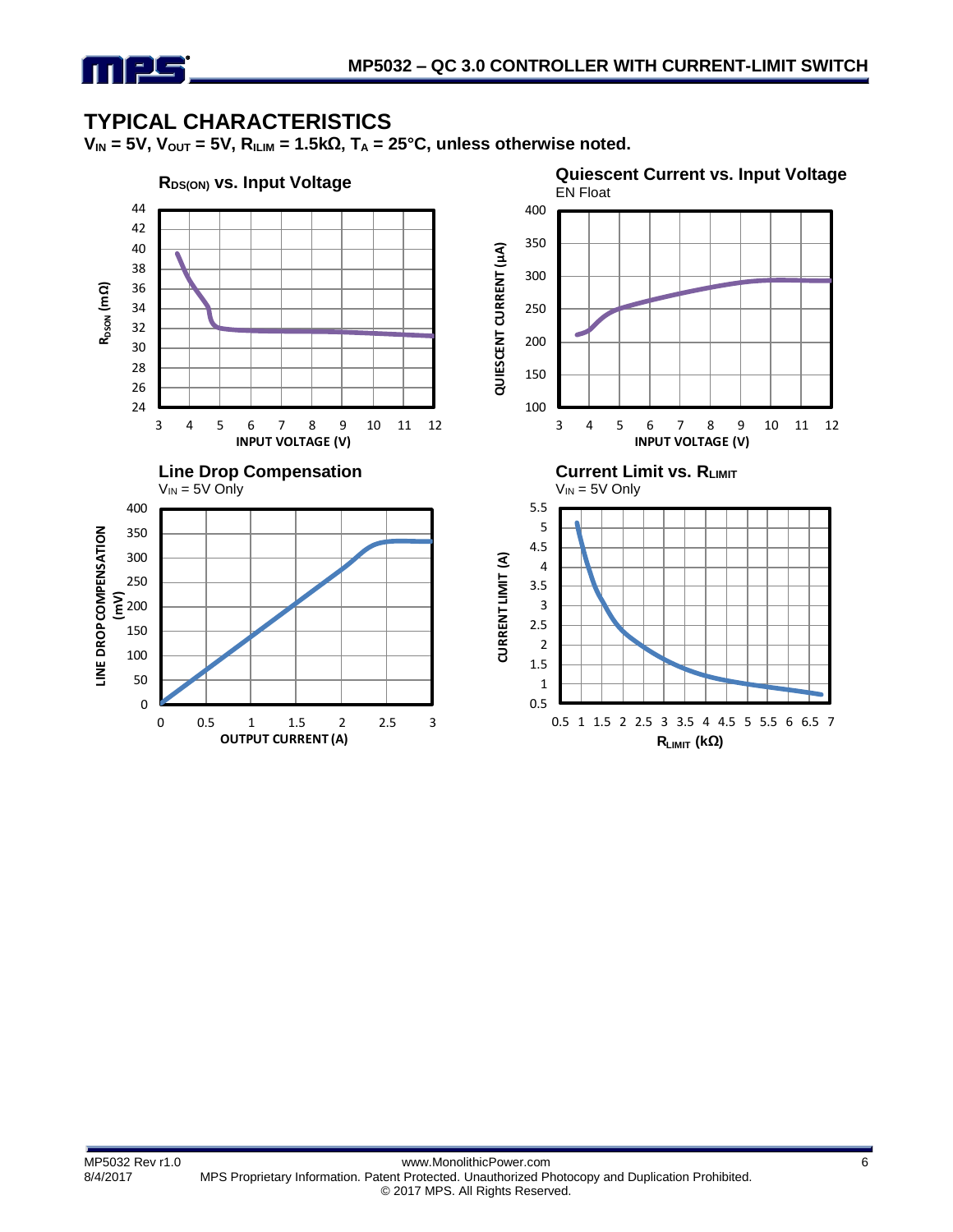

CH1: V<sub>OUT</sub> **5V/div.**

> **CH2: D+ 2V/div.**

**CH3: D-2V/div.** CH4: I<sub>OUT</sub> **500mA/div.**

# **TYPICAL CHARACTERISTICS** *(continued)*

 $V_{IN}$  = 5V,  $V_{OUT}$  = 5V,  $R_{ILIM}$  = 1.5k $\Omega$ ,  $T_A$  = 25°C, unless otherwise noted.



**Mode Transition from 5V to 9V**  $I_{\text{OUT}} = 0A$ , from QC 2.0 5V to 9V



**Mode Transition from 5V to 9V** Zoom in 5V to 9V Slew Rate



10ms/div. 500µs/div.





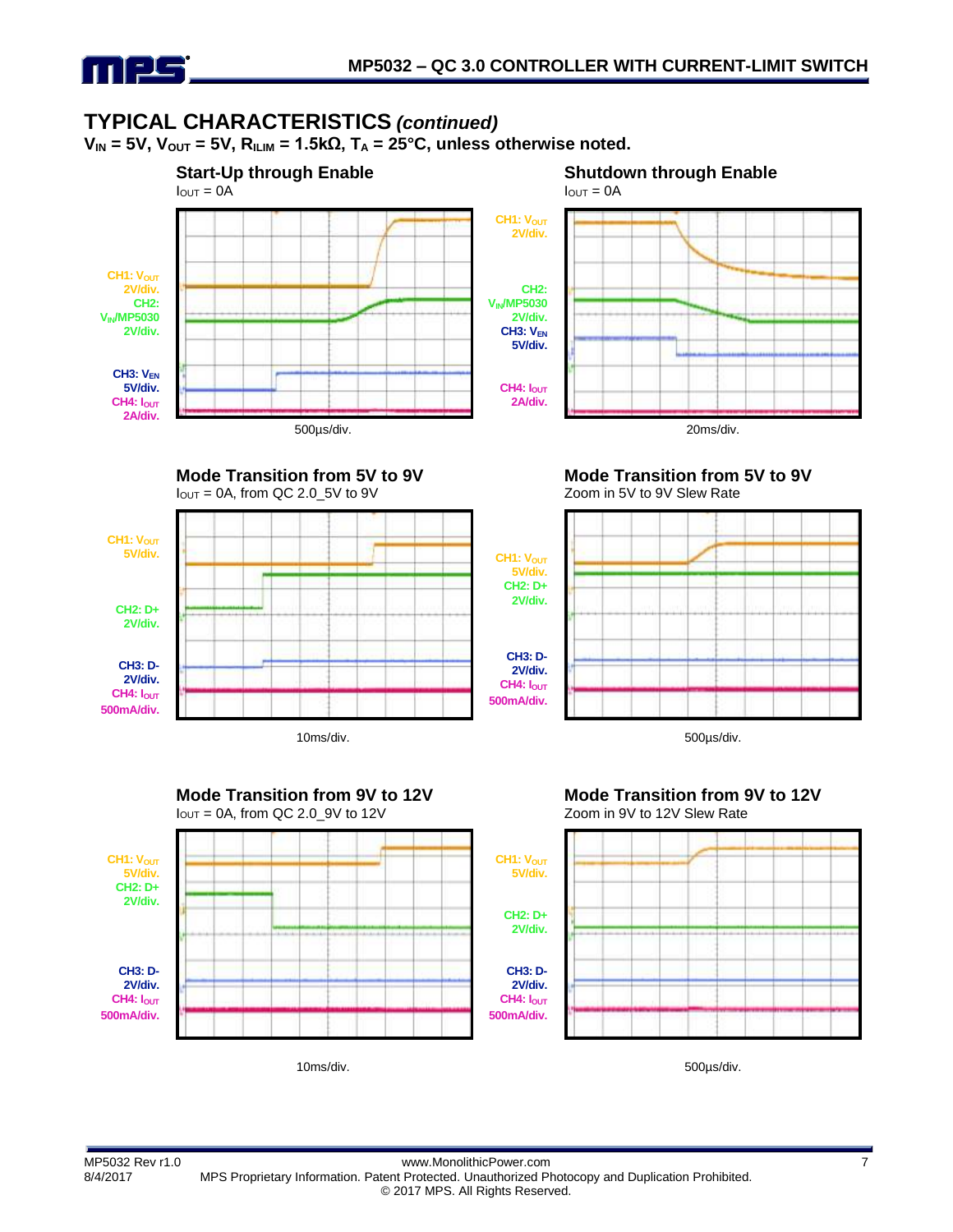

## **TYPICAL CHARACTERISTICS** *(continued)*

 $V_{IN}$  = 5V,  $V_{OUT}$  = 5V,  $R_{ILIM}$  = 1.5kΩ,  $T_A$  = 25°C, unless otherwise noted.



**Input Over-Voltage Protection**



**Mode Transition from 9V to 5V**





#### **Input Over-Voltage Protection**  $QC$  9V Mode,  $I_{OUT} = 0A$







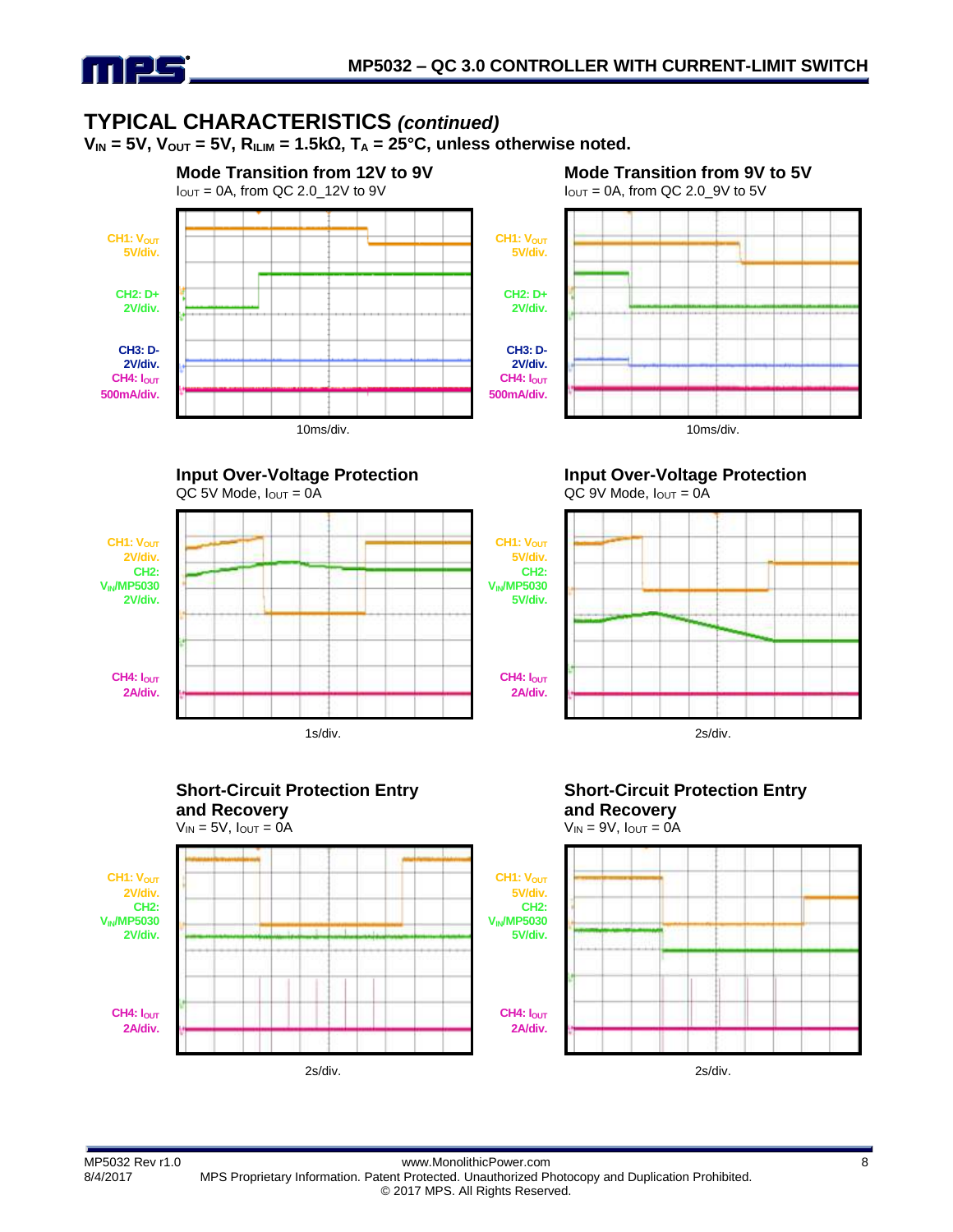

# **TYPICAL CHARACTERISTICS** *(continued)*

 $V_{IN} = 5V$ ,  $V_{OUT} = 5V$ ,  $R_{ILIM} = 1.5k\Omega$ ,  $T_A = 25°C$ , unless otherwise noted.

**QC 3.0 Device Charging Test**

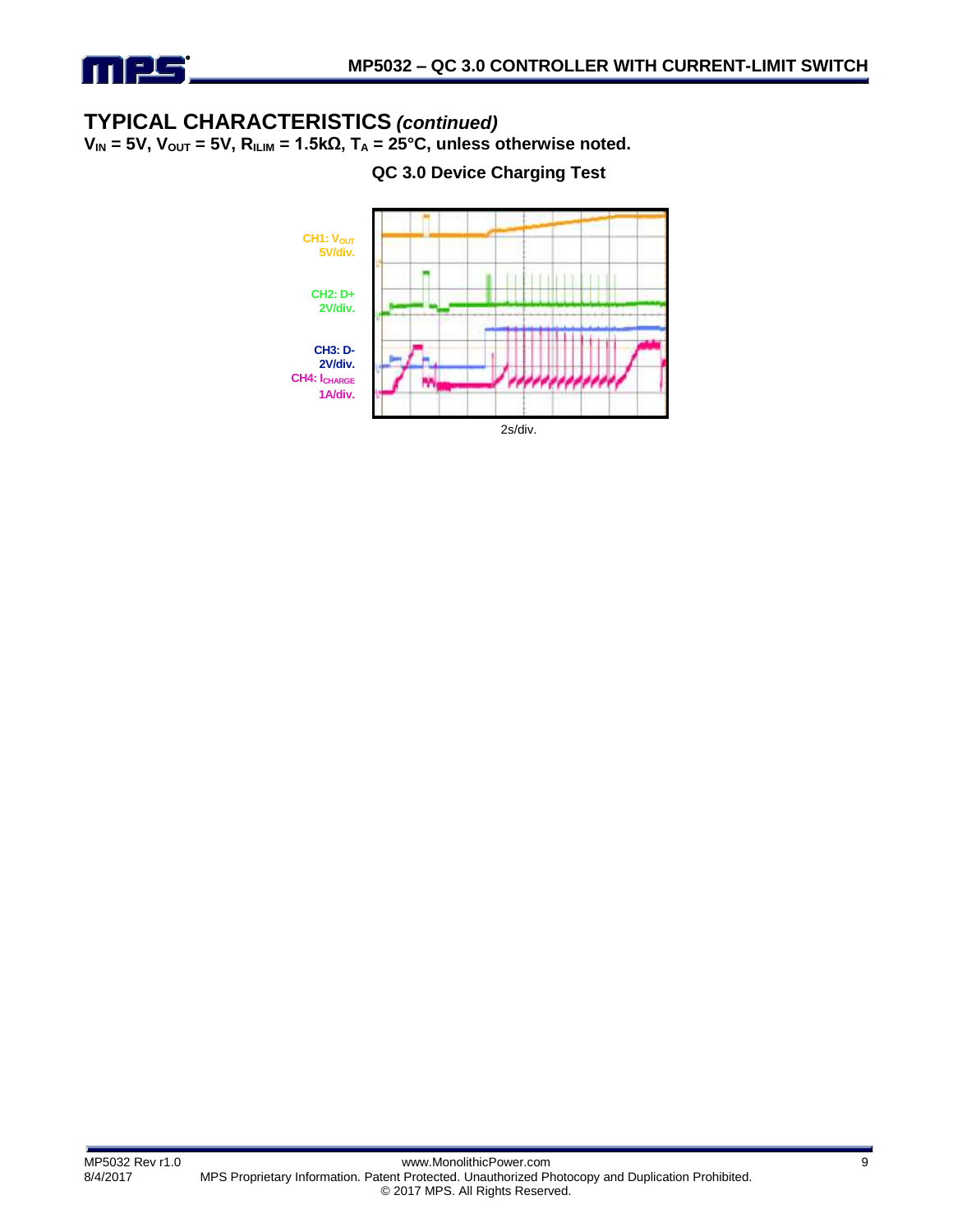

## **PIN FUNCTIONS**

| Package<br>Pin# | <b>Name</b> | <b>Description</b>                                                                                                                                                                                                                 |  |
|-----------------|-------------|------------------------------------------------------------------------------------------------------------------------------------------------------------------------------------------------------------------------------------|--|
|                 | EN          | <b>Enable control.</b> EN has an internal auto pull-up current to 5V. Float EN or apply a logic<br>high voltage to enable the IC. Pull EN to logic low to disable the IC.                                                          |  |
| 2               | OUT.        | Output of USB current limit switch.                                                                                                                                                                                                |  |
| 3               | IN          | Supply voltage.                                                                                                                                                                                                                    |  |
| 4               | <b>GND</b>  | Ground.                                                                                                                                                                                                                            |  |
| 5               | ADJ.        | <b>Output voltage adjustment.</b> ADJ sinks a current from the upstream DC/DC converter's<br>FB pin to ground to regulate the DC/DC converter's output voltage. ADJ also supports<br>line drop compensation.                       |  |
| 6               | ILIM.       | Set the current limit level. Place a resistor between ILIM and GND to achieve a high-<br>accuracy current limit. The current limit threshold varies versus the output voltage to<br>maintain a fairly constant output power limit. |  |
| 7               | DM.         | D- data line to USB connector. DM is the input/output used for handshaking with<br>portable devices.                                                                                                                               |  |
| 8               | DP.         | D+ data line to USB connector. DP is the input/output used for handshaking with<br>portable devices.                                                                                                                               |  |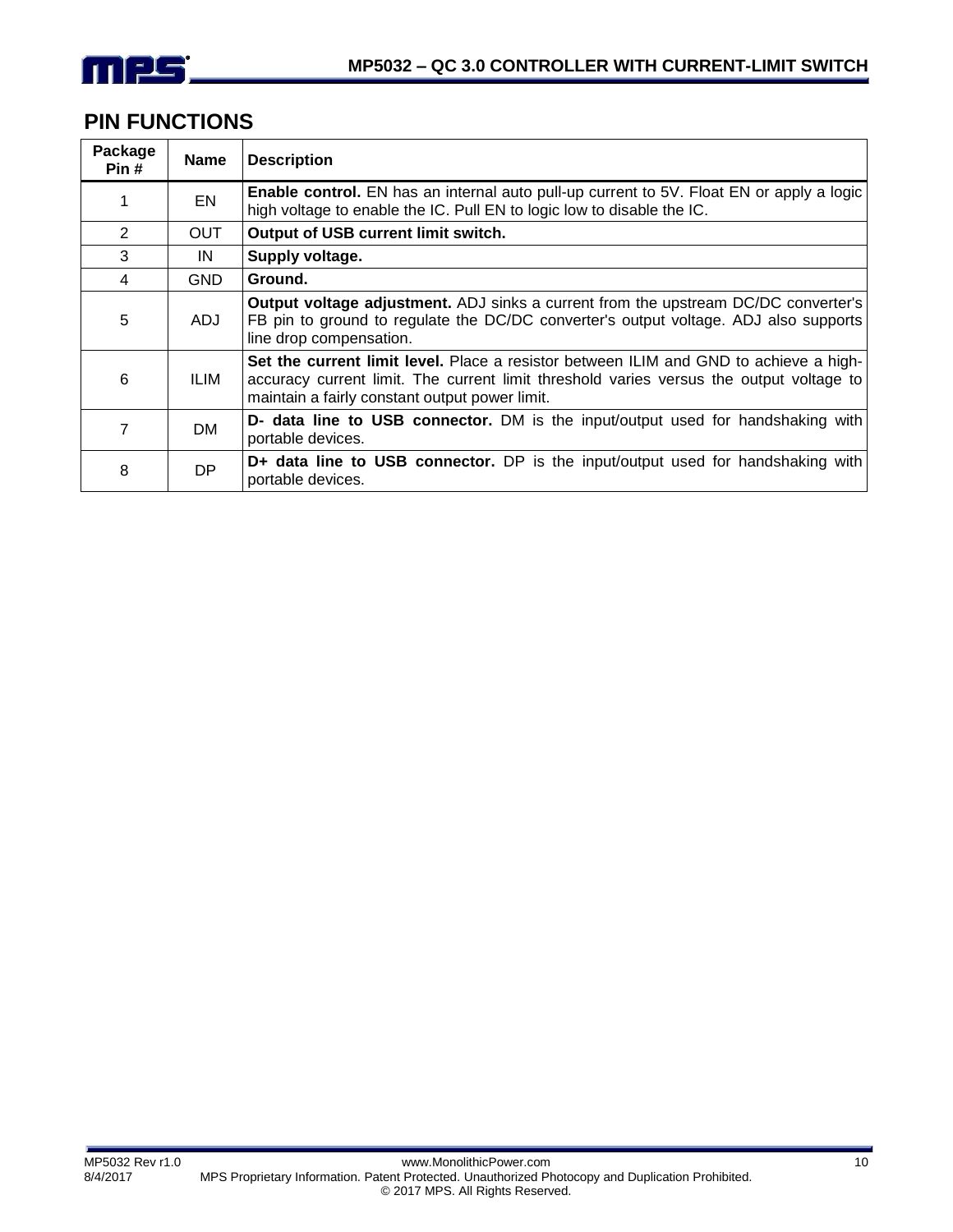

### **BLOCK DIAGRAM**



**Figure 1: Functional Block Diagram**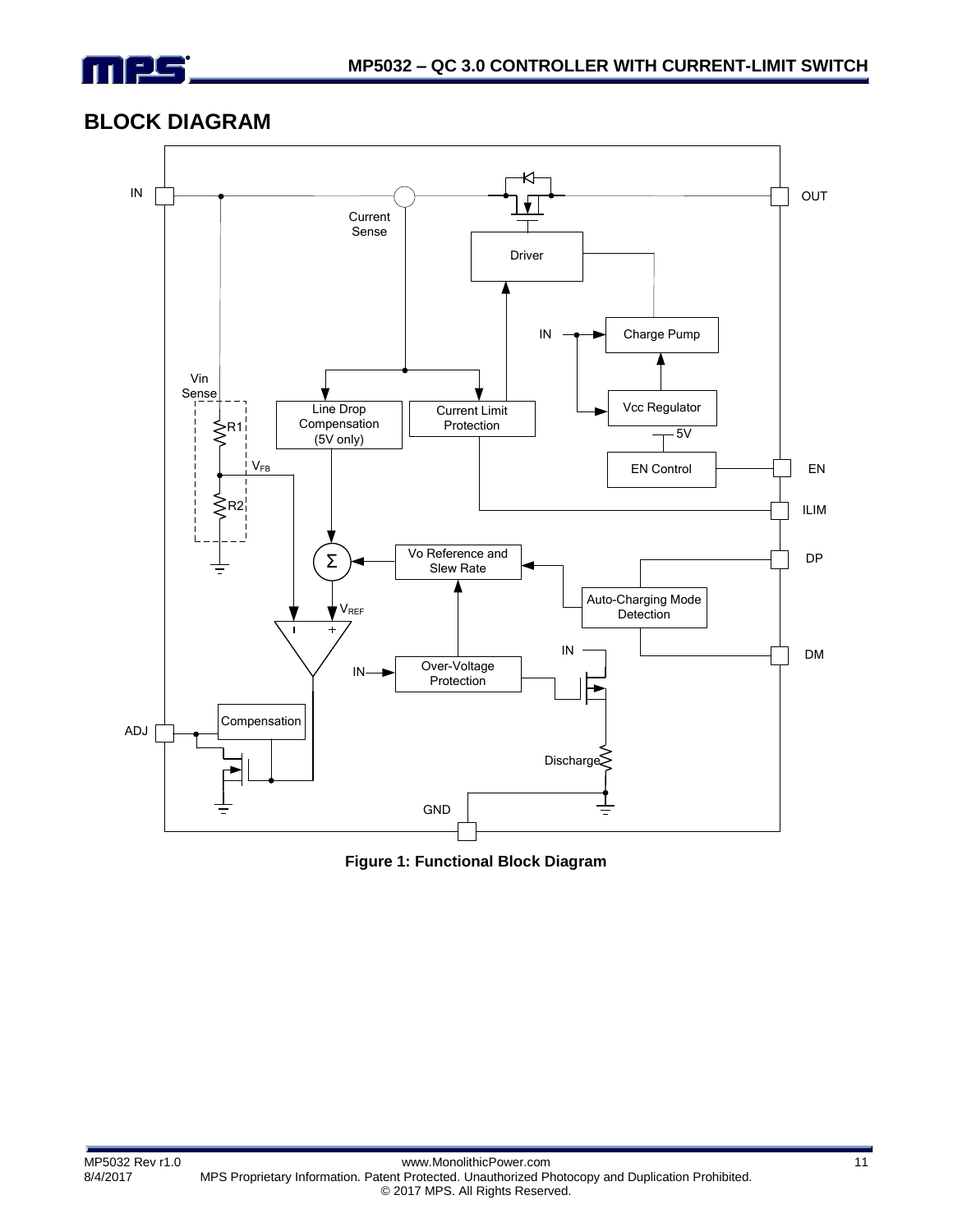

## **OPERATION**

The MP5032 integrates a USB current-limit switch and charging port identification circuit. The MP5032 achieves 3A of continuous output current over a wide input supply range.

The output of the USB switch is current-limited with an adjustable current-limit threshold. The MP5032 supports the latest quick-charge specification (QC 3.0) and is backwardscompatible with QC 2.0. The MP5032 also supports DCP schemes for battery charging specification (BC1.2), divider mode, and 1.2V/1.2V mode without the need for external user interaction.

The MP5032 provides line drop compensation for a 5V output. Fault condition protection includes hiccup current limiting, input overvoltage protection (OVP), and thermal shutdown.

#### **Operation Supply Voltage**

The MP5032 has a two-stage input voltage threshold. The first threshold is around 3V, and the second threshold is the under-voltage lockout (UVLO) of the power MOSFET. When  $V_{IN}$  is higher than the first threshold, the MP5032's ADJ block starts working and sinks a current to adjust the upstream regulator's output to an accurate 5.1V. Afterward, the MP5032 can enable the power MOSFET to fully enter the working state.

#### **Under-Voltage Lockout (UVLO)**

UVLO protects the chip from operating at an insufficient supply voltage. The MP5032's second UVLO comparator monitors the input voltage. Once the input voltage is higher than 3.9V, the power MOSFET starts to turn on with a controlled slew rate.

#### **Internal Soft Start (SS)**

An internal soft start prevents the output voltage from inrush current and overshooting during start-up.

### **QC Mode Voltage Transition - Class A**

If the downstream device of the MP5032 supports the QC specification, the MP5032 can require a output voltage higher than 5V by DM and DP communication. If a higher USB bus voltage is required, ADJ must be used. ADJ is usually connected to the feedback pin of the upstream voltage converter. After the handshake, the MP5032 sinks a controlled current by ADJ gradually to adjust the  $V_{\text{OUT}}$  to 9V/12V or another voltage 200mV step-by-step. Because of smart controller mode, only one ADJ pin can be set to a different high voltage that meets QC specification. The output voltage transition is smooth and has no undershoot or overshoot (see Figure 2 and Table 1).



**Figure 2: QC Mode Transition**

**Table 1: QC Mode Definition**

| <b>Portable Device</b> |      | <b>USB Bus Voltage</b> |
|------------------------|------|------------------------|
| DΡ                     | DМ   |                        |
| 0.6V                   | 0.6V | 12V                    |
| 3.3V                   | 0.6V | 9V                     |
| 0.6V                   | 3.3V | 3.6V - 12V/200mV step  |
|                        |      | according to QC 3.0    |
| 3.3V                   | 3.3V | No action              |
| 0.6V                   | GND  | 57                     |

When the downstream device is removed, the output voltage returns to the default 5V automatically. The input-to-ground discharge resistor helps expedite this procedure.

### **Line Drop Compensation**

The MP5032 is capable of compensating for an output voltage drop, such as high impedance caused by a long trace, to maintain a fairly constant 5V load-side voltage. The line drop compensation is only active at  $5V$  V<sub>IN</sub> while it is disabled under QC 3.0 mode. Line drop compensation is achieved through ADJ. The MP5032 increases the input voltage by 330mV at a 2.4A output current. Refer to the Line Drop Compensation graph in the Typical Performance Characteristics section on page 6.

The ADJ voltage  $(V_{ADJ})$  slowly sinks a controlled current. The line drop compensation amplitude increases linearly as the load current increases.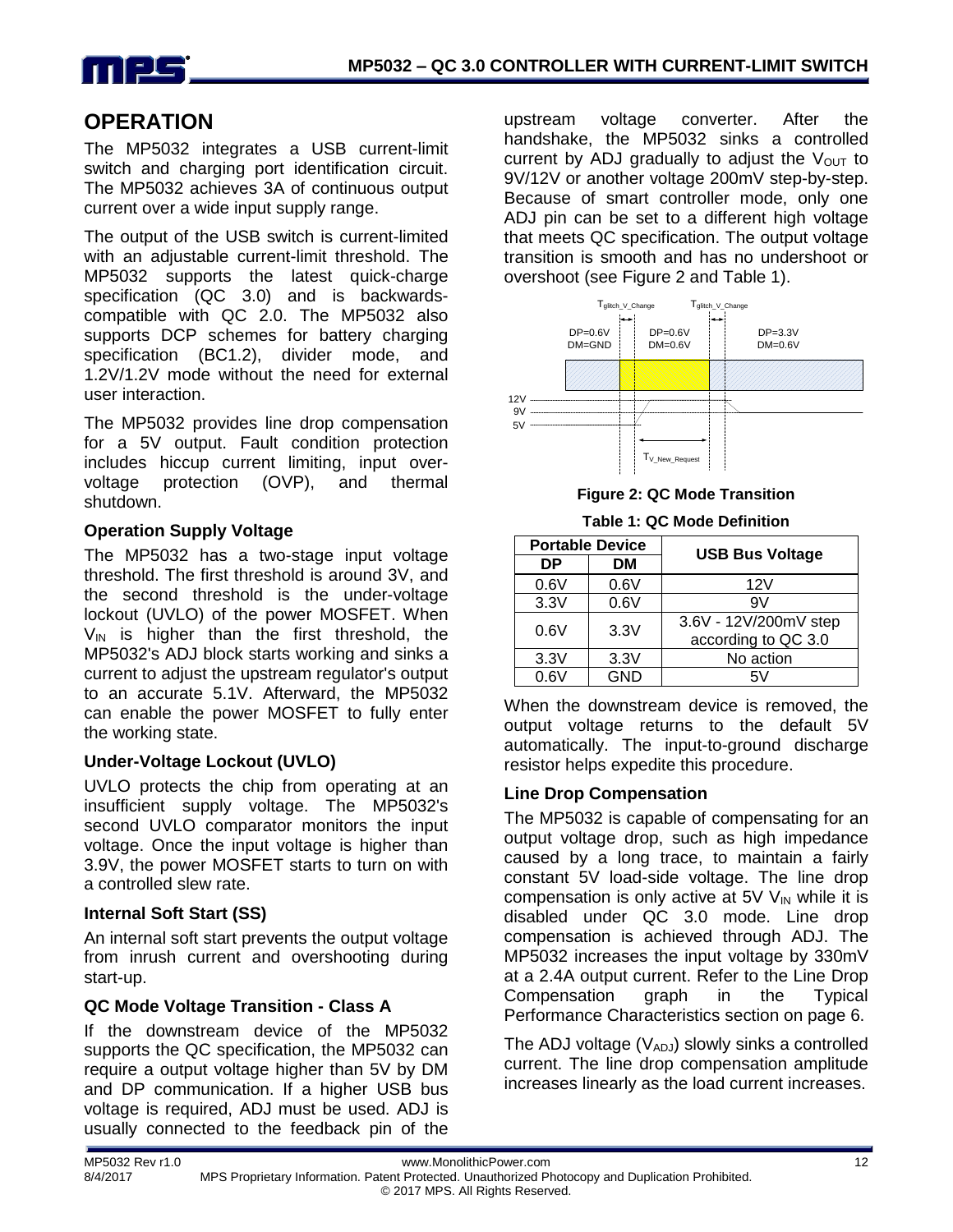

In no-load condition, if the input voltage is lower than the typical 5.1V, ADJ sinks a current to regulate the upstream regulator's output voltage to 5.1V. If the input voltage is higher than 5.1V, the MP5032 no longer regulates the input voltage.

Figure 3 shows the typical ADJ usage. The ADJ sink current capability is 500µA. The feedback current through R1 must be less than 500µA. Calculate R1 with Equation (1):

$$
R1(k\Omega) > \frac{V_{\text{OUT}}(V) - V_{\text{FB}}(V)}{0.5}
$$
 (1)

Where  $V_{\text{OUT}}$  is the maximum output voltage to be adjusted to.



**Figure 3: ADJ Configuration**

#### **Input Over-Voltage and Discharge**

To protect the downstream device from an over-voltage condition, the MP5032 provides an input over-voltage protection (OVP) shutdown function. Since the MP5032 supports QC 3.0 protocol, it has a dynamic OVP threshold.

An accurate and fast comparator monitors the over-voltage condition of the input. If the input voltage rises above the threshold, the gate of the internal MOSFET is pulled low quickly, and the power MOSFET is shut down. At the same time, the input-to-ground discharge path is active. When input voltage falls below the typical 5.5V, the MP5032 exits OVP mode.

The OVP shutdown function is blanked during the high-to-low voltage mode change period.

The input-to-ground discharge resistance is always active during the high-to-low voltage mode change period. The discharge path is turned off when FB is lower than 108%  $*$  V<sub>REF</sub> with 20ms of additional delay (see Figure 4).



#### **Figure 4: Input Discharge during High Voltage to Low Voltage Transition**

QC mode is reset during the OVP rising edge.

#### **Over-Current Protection (OCP)**

The MP5032 provides a constant current limit. The current-limit threshold is adjustable by an external resistor.

Once the device reaches its current-limit threshold, the internal circuit regulates the gate voltage to hold the current in the power MOSFET constant.

The MP5032 supports different voltage modes. Table 2 shows the over-current threshold for each case. Figure 5 shows an example of the current limit versus the bus voltage curve.

**Table 2: OCP Threshold vs. Bus Voltage**

| <b>USB Bus</b><br><b>Voltage</b> | <b>Mode</b>               | <b>Over-Current</b><br>Threshold (VLIMIT) |
|----------------------------------|---------------------------|-------------------------------------------|
| 5V<br>(actually 5.1V)            | <b>BC1.2 or</b><br>QC 2.0 | 4.8                                       |
| 9V                               | QC 2.0                    | 4.08                                      |
| 12V                              | QC 2.0                    | 3.12                                      |
| $3.6V - 6.4V$                    | QC 3.0                    | 4.8                                       |
| $6.6V - 9.6V$                    |                           | 4.08                                      |
| $9.8V - 12V$                     |                           | 3.12                                      |

The current-limit threshold can be calculated with Equation (2):

$$
I_{LIMIT}(A) = \frac{V_{LIMIT}}{R_{LIMIT}(k\Omega)}
$$
 (2)

If the current limit is set below 1A, the  $V_{LIMIT}$ accuracy cannot be guaranteed.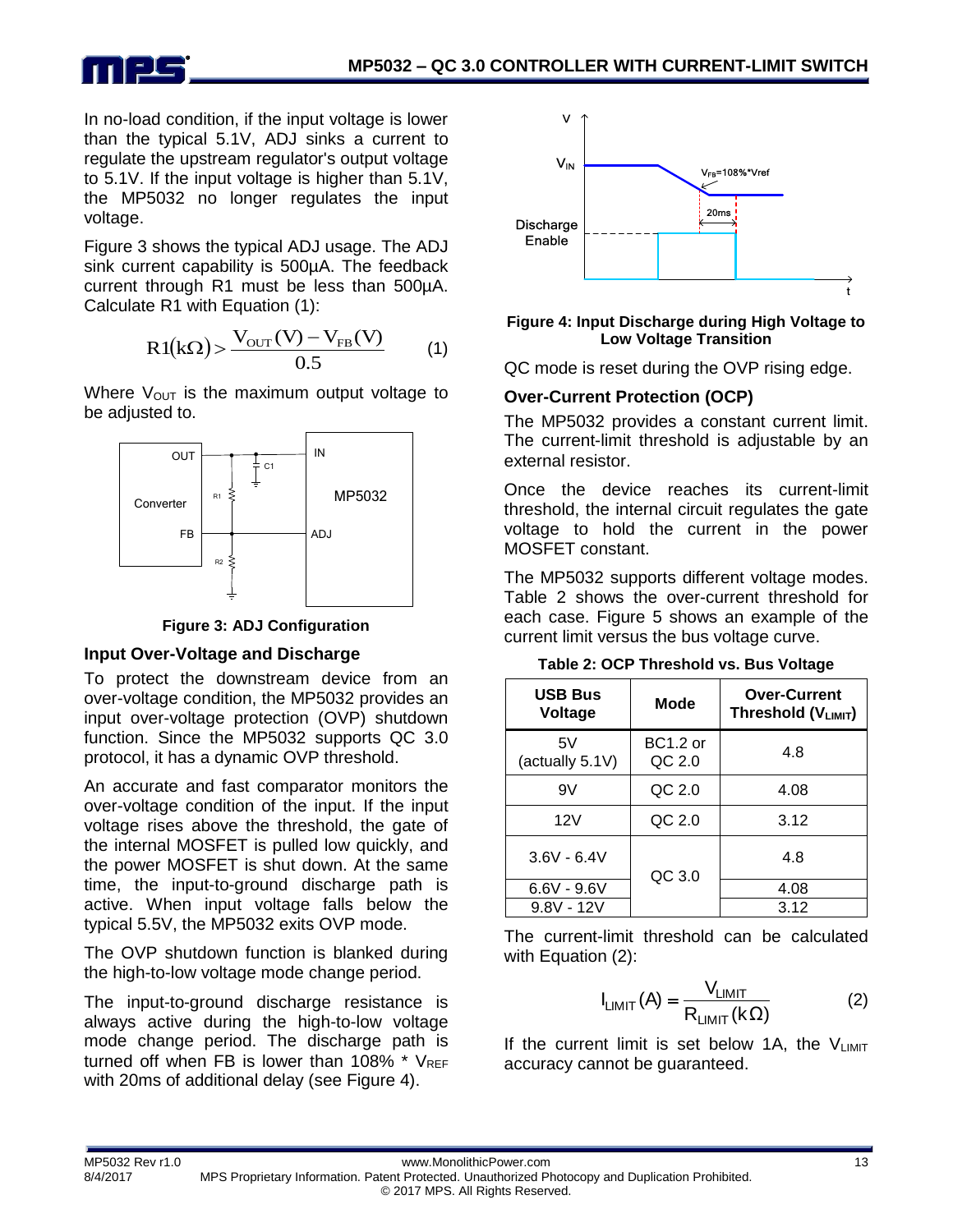



**Figure 5: Over-Current Threshold vs. V<sub>BUS</sub>** 

For Table 2, the external  $R_{LIMIT}$  can set the current-limit threshold. In QC 2.0 mode, the 9V/12V output's current-limit threshold varies accordingly to maintain a fairly constant power limit. In QC 3.0 mode, when  $3.6V < V_{\text{OUT}} <$ 6.6V, the MP5032 uses a 5V mode current limit. When  $6.6V \leq V_{\text{OUT}} < 9.8V$ , the MP5032 uses a 9V mode current limit. When  $V_{\text{OUT}} \geq 9.8V$ , the MP5032 uses a 12V mode current limit.

If the over-current (OC) is triggered, and  $V_{\text{OUT}}$  < 3.5V lasts for 2ms, the MP5032 enters hiccup mode. If OC occurs but  $V_{\text{OUT}} > 3.5V$ , the MP5032 works in constant current (CC) limit mode without hiccup. In this case,  $V_{\text{OUT}}$  drops while the output current increases slowly. Figure 6 shows the curve of  $V_{\text{OUT}}$  versus the output current after triggering the 5V current limit.



**Figure 6: I-V Curve after OC is Triggered**

In hiccup mode, the MP5032 turns off the power MOSFET. The hiccup signal resets QC mode to 5V. ADJ starts to change  $V_{IN}$  to 5V, and the current-limit threshold changes to the 5V spec. Two seconds (hiccup off-timer) later, the MP5032 restarts to check the OC state. If the OC still remains in 5V mode, the MP5032 follows the previous operation. If the OC does not exist in 5V mode, the MP5032 recovers to operate normally in 5V mode (see Figure 7).



**Figure 7: Over-Current Protection**

#### **Short-Circuit Protection (SCP)**

If the load current increases rapidly due to a short circuit, the current may exceed the current limit threshold greatly before the control loop can respond. If the current reaches an internal secondary current-limit level (about 6A), a fast turn-off circuit activates to turn off the power MOSFET. This limits the peak current through the switch to limit the input voltage drop. The fast-off response time typical value is 700ns. If the fast-off works, the power MOSFET remains off for 300μs. Afterward, the power MOSFET turns on again. If the part is still in a short-circuit condition, the MP5032 treats this as an overcurrent condition to enter hiccup mode. After the short-circuit condition is removed, the MP5032 recovers automatically.

#### **Auto Detection**

The MP5032 integrates the USB dedicated charging port auto-detect function, which recognizes most mainstream portable devices. It supports the following charging schemes:

- USB Battery Charging Specification BC1.2/ Chinese Telecommunications Industry Standard YD/T 1591-2009
- Divider mode
- 1.2V/1.2V mode
- Qualcomm quick charge mode 3.0 and 2.0

#### **Thermal Shutdown**

Thermal shutdown prevents the chip from operating at exceedingly high temperatures. When the silicon die temperature exceeds 160°C, the entire chip shuts down. When the temperature falls below its lower threshold (typically 125°C), the chip is enabled again.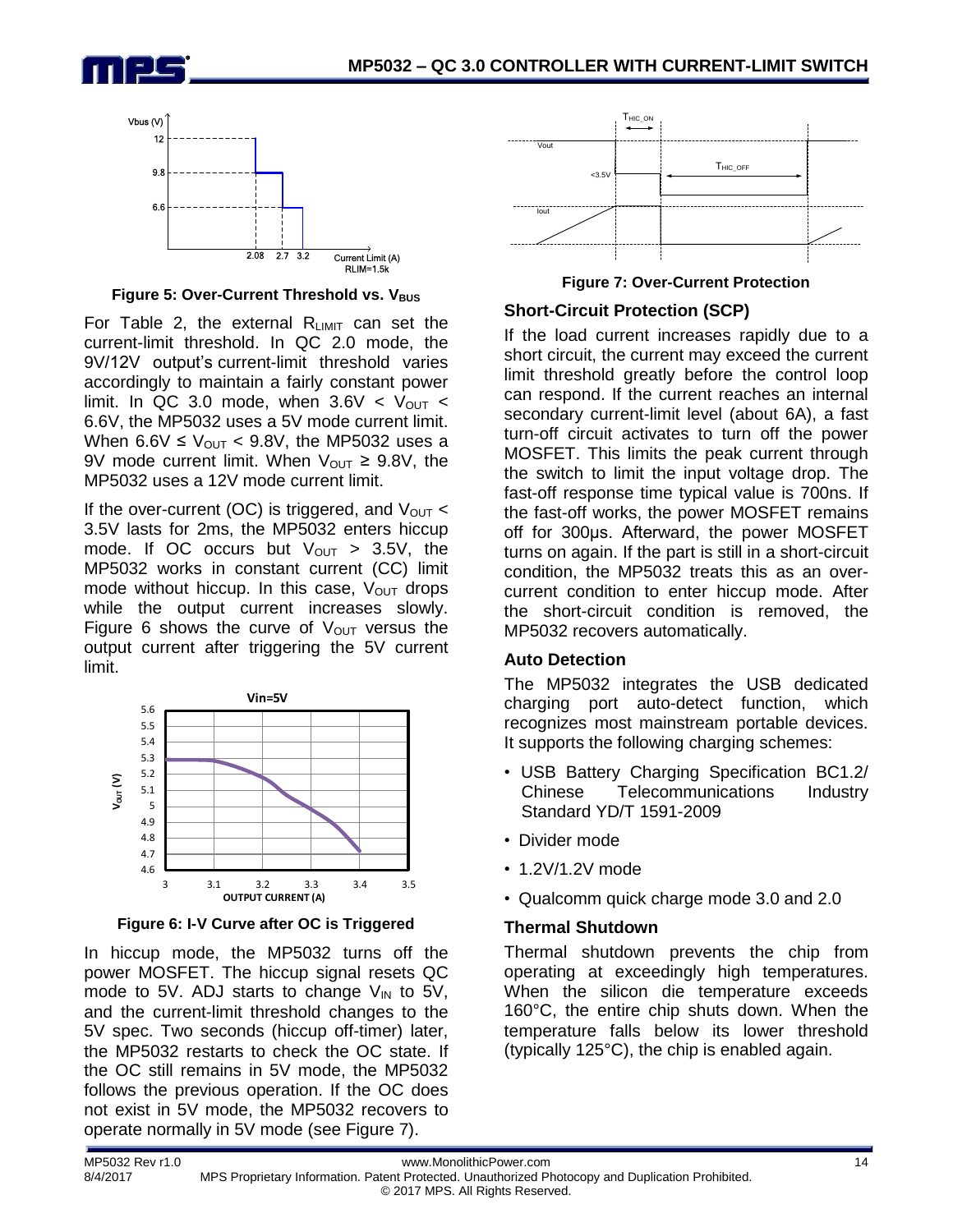

## **APPLICATION INFORMATION**

#### **Selecting the Input Capacitor**

Use low ESR capacitors for the best performance. Ceramic capacitors with X5R or X7R dielectrics are highly recommended because of their low ESR and small temperature coefficients. A 22μF ceramic capacitor is recommended for most applications. The input capacitor must also consider prestage converter stability. The input capacitor of the MP5032 is the output capacitor of the converter. Ensure that the converter is stable with an additional output capacitor.

#### **Selecting the Output Capacitor**

Use low ESR capacitors for the best performance. Ceramic capacitors with X5R or X7R dielectrics are highly recommended because of their low ESR and small temperature coefficients. A 22μF ceramic capacitor is recommended for most applications.

#### **Selecting the ILIM Resistor**

The current limit value can be set by the ILIM resistor. The programmable current limit can be calculated with Equation (2). The minimum current limit should be set higher than the system's full load current.

#### **Selecting the VADJ Resistor**

ADJ has a controlled current sink internally. Through ADJ, the line drop compensation and QC mode transition is achieved. The ADJ sink current capability is 500µA. It is recommended that the pre-side converter use a kΩ level feedback resistor. The current through the highside feedback resistor must be less than 500µA. There is another  $V_{ADJ}$  configuration to limit the maximum output voltage (i.e.: to insert R5 between FB and ADJ). With R5, the maximum output voltage is limited by Equation (3):

$$
V_{OUT\_MAX}(V) = \frac{R_1 + R_2 / R_5}{R_2 / R_5} \times V_{FB}(V) \quad (3)
$$

The required feedback resistor of R1 must be greater than 30kΩ (see Figure 8).



**Figure 8: VADJ-Set Maximum VOUT**

#### **Other Considerations**

The upstream DC/DC converter must have a current-limit threshold higher than the MP5032's current limit.

#### **PCB Layout Guidelines**

Efficient PCB layout is critical for stable operation and thermal dissipation. For best results, refer to Figure 9 and follow the guidelines below.

- 1. Use short, direct, and wide traces to connect the IC's in/out.
- 2. Keep the ADJ trace to the upstream converter's FB pin as short as possible.
- 3. Route the ADJ trace as far from the switching node as possible to avoid noise injection.



**Figure 9: Recommended Layout**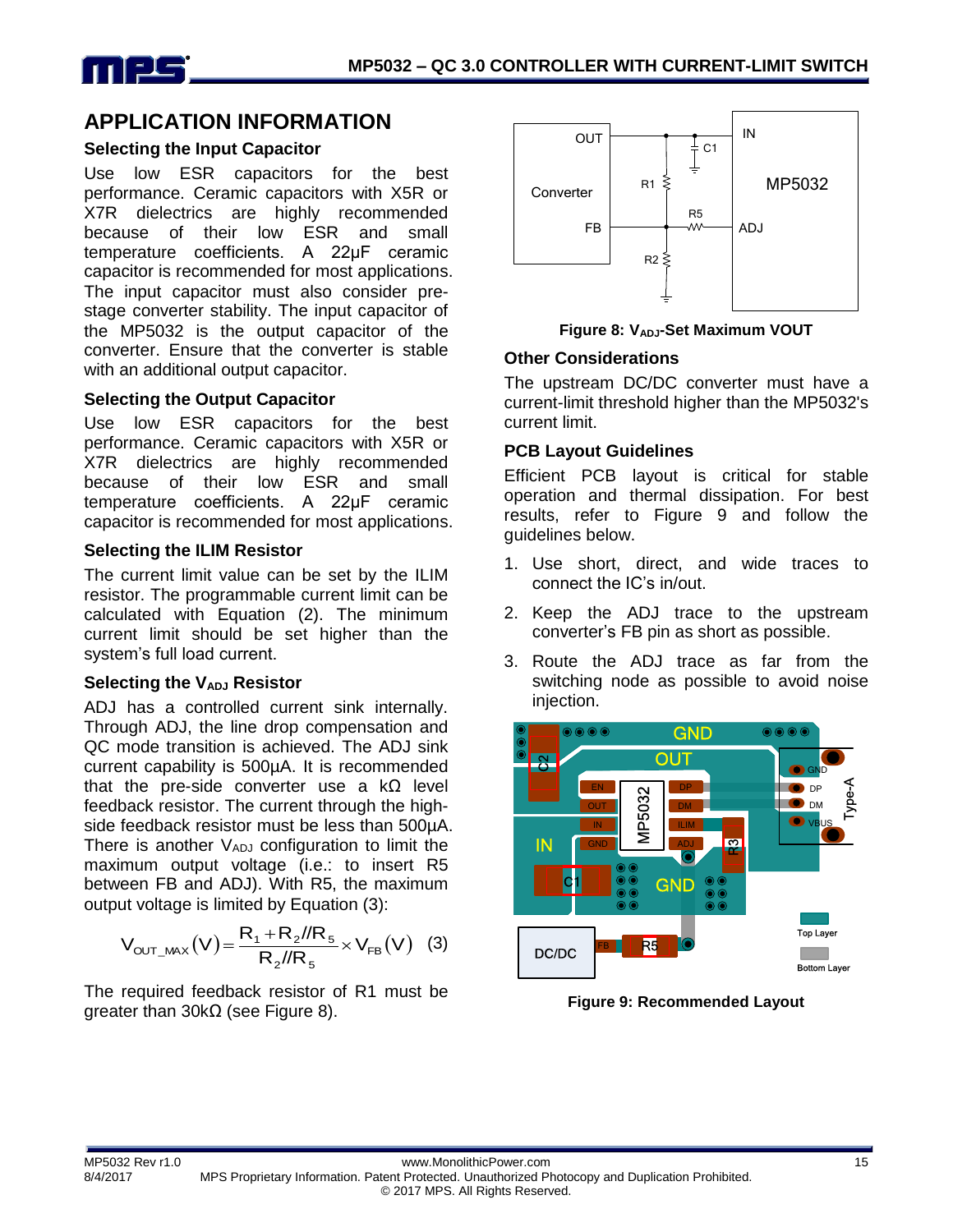

#### **Design Example**

Table 3 is a design example following the application guidelines for the given specifications.

| <b>Current Limit (A)</b> |  |
|--------------------------|--|

The detailed application schematic is shown in Figure 10 and Figure 11. The typical performance and circuit waveforms are shown in the Typical Performance Characteristics section. For more detailed device applications, please refer to the related evaluation board datasheet.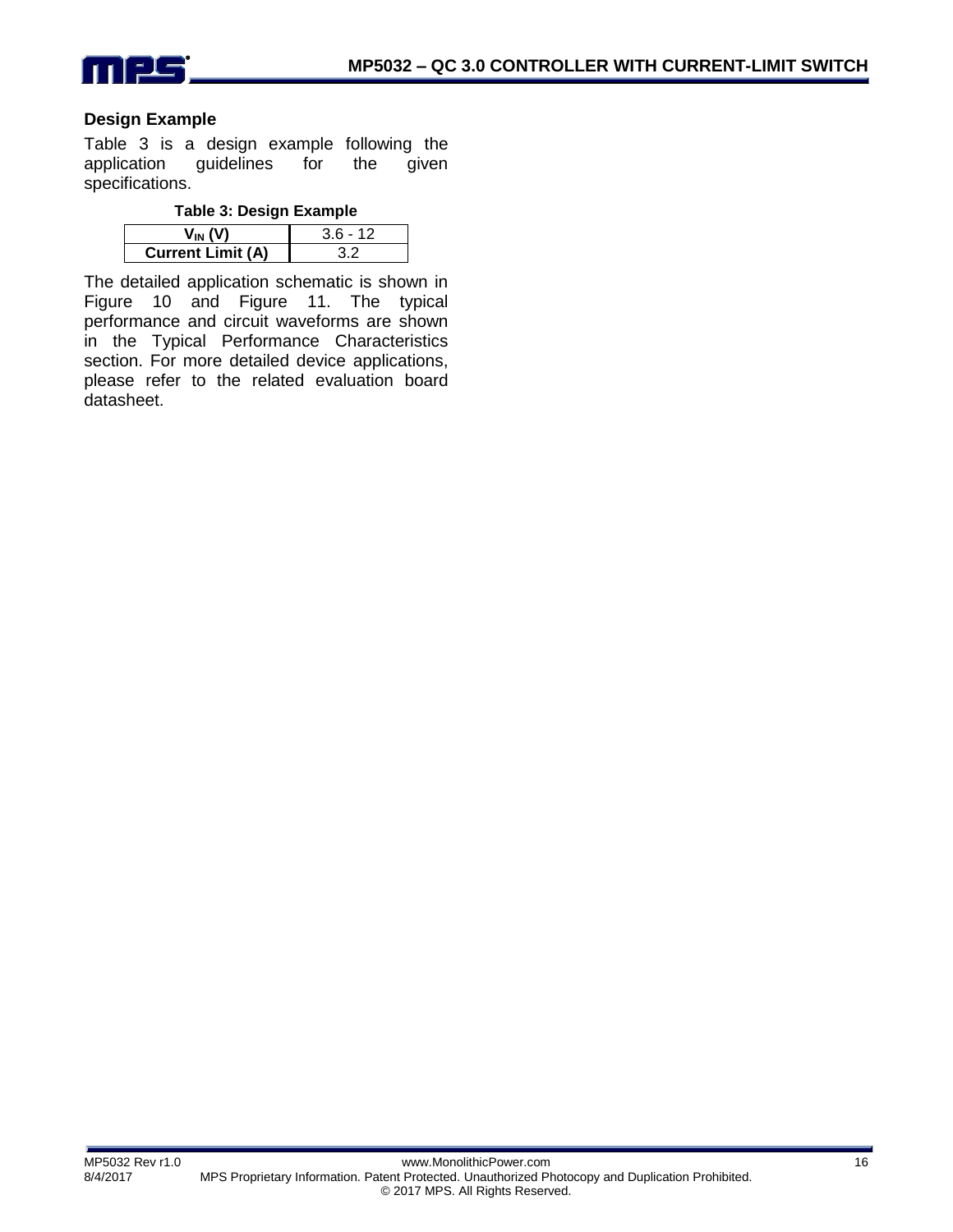

## **TYPICAL APPLICATION CIRCUITS**



**Figure 10: MP5032 + MP2499M for CLA Car Charger**



**Figure 11: MP5032 + MP3431 for Power Bank**